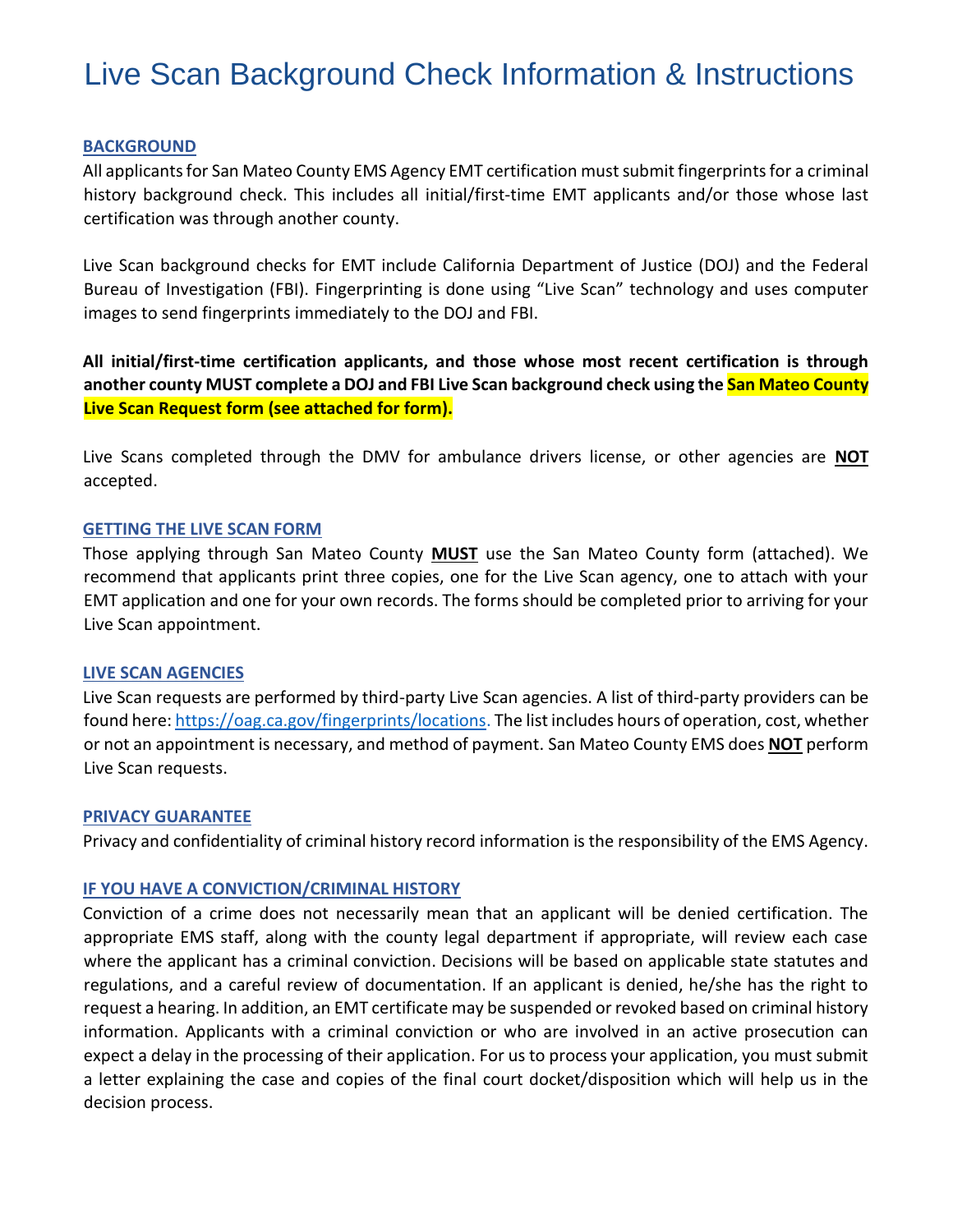# Live Scan Background Check Information & Instructions

Complete the fields on the Live Scan request form as listed below. If you are using the form from our website, some of this information is already completed:

#### **APPLICANT SUBMISSION SECTION**

**ORI:** A1274 **Agency Authorized to Receive: San Mateo County EMS Agency Mail Code (five-digit code assigned by DOJ):** 04360 **Street No. Street or P.O. Box:** 801 Gateway Blvd., Ste. 200 **Contact Name:** N/A **City: City: South San Francisco City: South San Francisco State:** CA **Zip Code:** 94080 **Contact Telephone Number:** 

**APPLICANT INFORMATION SECTION**

**Date of Birth: Enter your date of birth Date of birth Sex:** Check the appropriate box **Weight:** Enter you weight **Eye Color:** Enter your eye color **Hair Color: Enter your hair color Place of Birth: Place of Birth: Enter you place of birth** 

### **EMPLOYER SECTION**

**Employer Name:** EMSA **Mail Code:** 02531 **City: City: Rancho Cordova State:** CA **Zip:** 95670 **Telephone Number:** (916) 322-4336

**Authorized Applicant Type:** Emergency Medical Technician License/Certification (650) 573-2564

**Name of Applicant:** Enter your last name, first name and middle initial **Other Name (AKA or Alias):** Enter any other names you've used **Driver's License Number: Enter your California Driver's License number Driver's License number Height: Enter your height (feet and inches) Enter your height (feet and inches) Social Security Number:** Enter your social security number **Home Address:** Enter your home street address, city, state and zip

**Address:** 10901 Gold Center Drive, Suite 400

# \*\***DO NOT COMPLETE ANY OTHER FIELDS ON THE FORM**\*\*

(If the form is filled out incorrectly, DOJ may reject it, requiring the background check to be repeated, including additional fees.